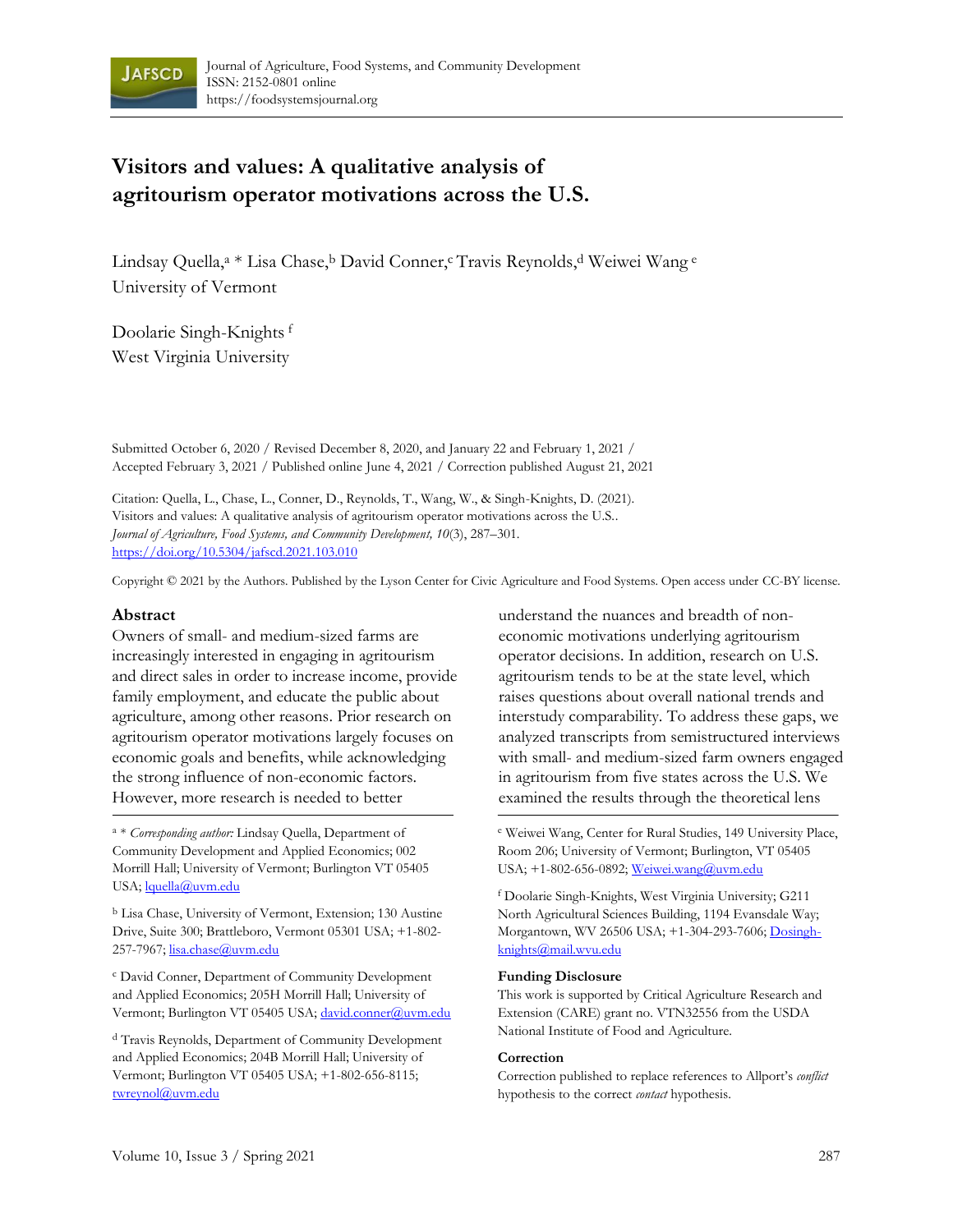of Allport's "contact hypothesis" in order to further understand how agritourism helps operators meet stated goals. Our results suggest that consistent with previous literature, nonmonetary motivations are high priorities for farmers engaged in agritourism. In particular, motivations related to community engagement/ leadership and quality-oflife emerged as forceful and reoccurring themes. We found that although Allport's contact hypothesis holds some important explanatory power for understanding agritourism operators' communityrelated goals—including reducing prejudice and increasing understanding between farmers and consumers in relation to agriculture—increased intergroup contact also has potential to create new conflicts between farmers and neighbors related to tourism. These findings have important implications for future research as well as for policies and programs aimed at supporting agritourism.

### **Keywords**

Agritourism, Direct-to-Consumer Sales, Farm Tourism, Farmer Goals, Motivations, Qualitative Analysis, Semistructured Interview, Contact Hypothesis

#### **Introduction and Literature Review**

As small- and medium-sized farms worldwide struggle to remain viable, many farmers look for alternative revenue sources to sustain their enterprises and support their communities. Agritourism, including direct-to-consumer sales on farms, has a rich history across the globe. Though not formally defined or recognized by policy in the U.S., agritourism is an increasingly popular diversification strategy and a growing income source for many farmers and ranchers (Busby & Rendle, 2000; Schilling et al., 2012; Whitt et al., 2019).

U.S. rural communities have long been moving away from natural resource extraction-based economies to tourism- and service-based economies (Ashley et al., 2007; Laville-Wilson, 2017; Yonk, 2020). Farm communities thus face a range of new or intensifying economic pressures. Many farms have sought to introduce additional revenue streams to their operations via diversification into direct-to-consumer sales, vacation rentals, farm tours, and other forms of agritourism (Kloppenburg et al., 2000). A study found that small farms with an income diversification strategies, on average, report higher household incomes than those without (Khanal & Mishra, 2014). In addition, renewed interest in food systems and local food has provided the opportunity for farmers to invite the general public to their farms, creating both educational and economic value (Chase & Gubinger, 2014; Martinez, 2010). More recent research suggests that agritourism supports local food systems and enhances direct-to-consumer sales not only by directly influencing tourists' purchasing behavior but also by more generally promoting a broader interest in agriculture (Brune et al., 2020).

While increasingly popular, not all farmers are engaging in agritourism. Past research has shown that variation in comfort with risk and uncertainty, family context, styles of farming, management styles, and stewardship priorities all play into decision-making in farm diversification (Darnhofer & Walder, 2013). The most recent agricultural census data reports that agritourism operators are more likely to be women and to be older (U.S. Department of Agriculture, National Agricultural Statistics Service [USDA NASS], 2019). In addition, farms that already process or sell food for human consumption are more likely to participate in agritourism, as are farms and ranches with cattle and horses (Whitt et al., 2019).

Farmers engage in diversification strategies, including agritourism, for a variety of reasons. Much of the existing literature on agritourism operators' motivations focuses primarily on economic benefits (McGehee & Kim, 2004; McGehee et al., 2007; Nickerson et al., 2001; Ollenburg & Buckley, 2007; Schilling et al., 2012). Recent U.S. census data show increasing revenue opportunities from agritourism: from 2012 to 2017, despite a small drop in the number of farms participating in agritourism, the income from agritourism and recreational services increased from US\$704 million to US\$949 million (USDA NASS, 2019). But past studies also reference other social and personal motives which lead farms to engage in agritourism, from personal interest to goals around consumer education, supporting family members on the farm, and enjoying companionship with visitors. Although these non-economic motivations have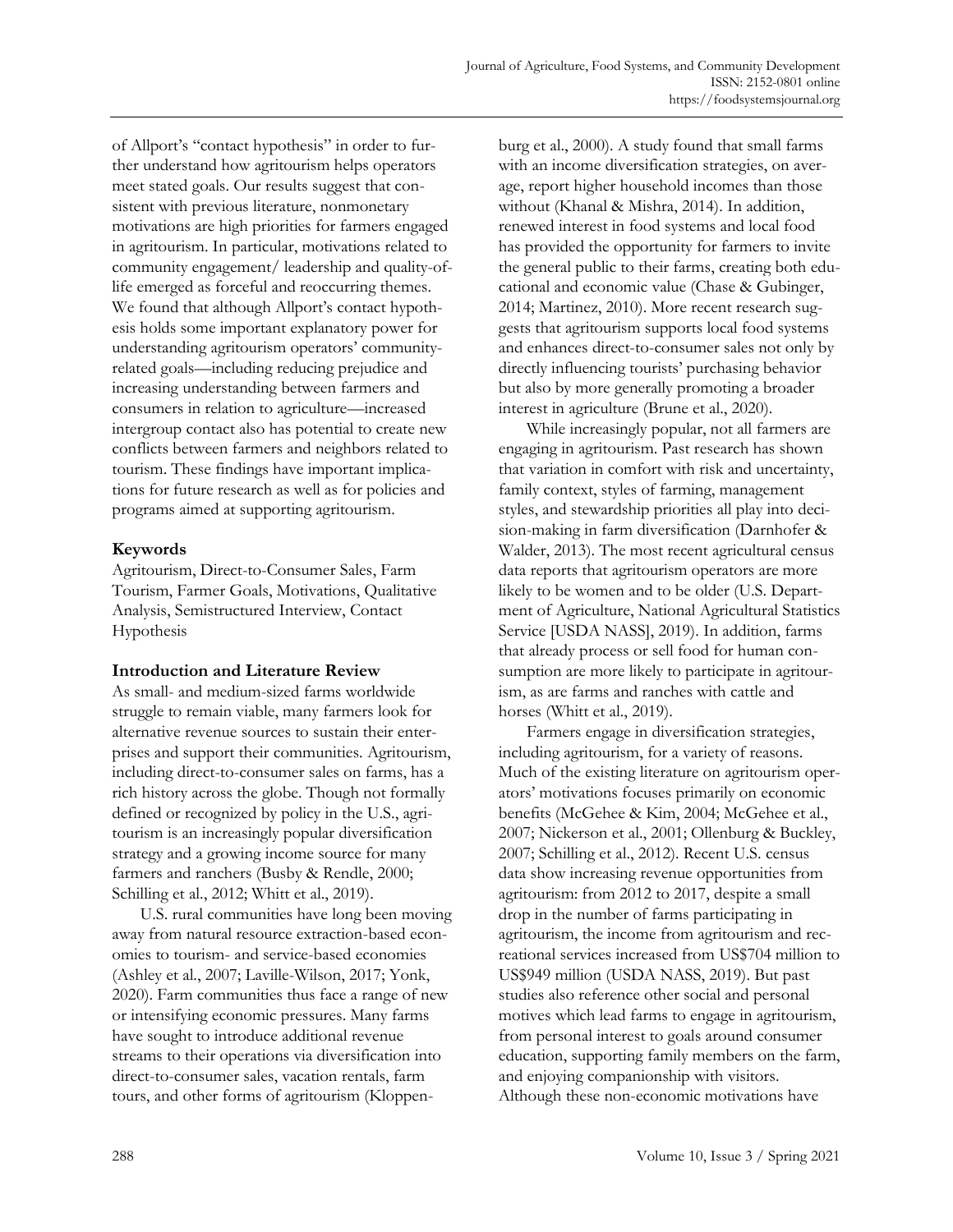received some attention in past research, further study is needed to better understand myriad motivations for engagement in agritourism and how agritourism operators balance competing priorities (McGehee & Kim, 2004; Nickerson et al., 2001). This level of analysis can help to better meet farmer needs, given operators' economic and noneconomic motives, through adapting extension programming and also guide further academic investigation into agritourism constraints and opportunities in light of these motives.

In addition, more research is needed to understand why agritourism operators engage in agritourism, in particular, to meet their business and personal goals and how agritourism helps further non-economic farm agendas. As the number of U.S. farmers decreases, consumers are increasingly disconnected from their food and the people who grow it—i.e., the "food from nowhere," a concept coined by farmer-activist José Bové (Bové et al., 2002). The divide between urban and rural community priorities is a well-documented obstacle to rural development, and farmers face conflicts over land use, environmental concerns, and food safety (Sharp & Smith, 2004; Smith, 1969). As Sharp and Smith suggested, "social capital among farmers and nonfarmers at the rural-urban interface is likely to have several benefits for the farmer and the larger community, including increased awareness and appreciation of diverse stakeholder interests and increased trust and confidence that the actions of a community member (such as the farmer) respect the interests of other community members" (2003, p. 926). Indeed, Schilling et al. (2006) reported agritourism operators' interest in improving community relationships and reducing farmer/nonfarmer conflict. In a subsequent paper, they call for further research into the link between agritourism operator motivations and Allport's "contact hypothesis" (1954) for increasing tolerance between majority and minority groups, suggesting that farmers may engage in agritourism in order to preempt or mitigate right-to-farm issues and build positive community relations (Schilling et al., 2012).

This study uses qualitative research methods to respond to the following questions: What are the motivations and goals of agritourism operators

across different U.S. states and types of agritourism operations? Do agritourism operators engage in agritourism in order to attempt to decrease conflict and increase cooperation with nonfarmers? In addition to explicitly focusing on non-economic benefits under-studied in previous research, this study also fills a gap a there has been little research on agritourism motivations at a national level, raising questions regarding interstudy comparisons of agritourism in diverse food system contexts across the U.S.

#### *Defining Agritourism*

Though it is generally agreed that agritourism in the U.S. was growing steadily until the 2020 COVID-19 pandemic, the word "agritourism" in the U.S. is not formally defined—neither by terminology (other words such as "farm tourism," "agritainment," and "farm-based tourism" are sometimes used instead) nor by activities associated with the term (Philip et al., 2010). The lack of consistent definition, which has been well-documented in the literature, has considerable consequences for operators, visitors, researchers, and policymakers (Arroyo et al., 2013). For example, while most definitions of agritourism set a "working farm" as the primary locus of agritourism activities, there is a broad range of activities that can be considered agritourism, primarily as it relates to the authenticity or legitimacy of a working farm and close connection to agricultural production (Carpio et al., 2008; McGehee, 2007; Ollenburg & Buckley, 2007; Phillip et al., 2010; Tew & Barbieri, 2012). In addition to creating a marketing challenge for producers and confusion among consumers, the lack of a consistent definition of agritourism creates discrepancies among academic studies attempting to quantify and qualify the impact of agritourism activities, hindering the ability of policymakers to prioritize support for agritourism sector development (Arroyo et al., 2013; Chase et al., 2018).

In 2002, the U.S. Department of Agriculture began to include "recreational services" in the National Agriculture Statistics Service's (USDA NASS) Census of Agriculture and since 2007 expanded their terminology to "agri-tourism and recreational services," which includes "income from recreational services such as hunting, fishing,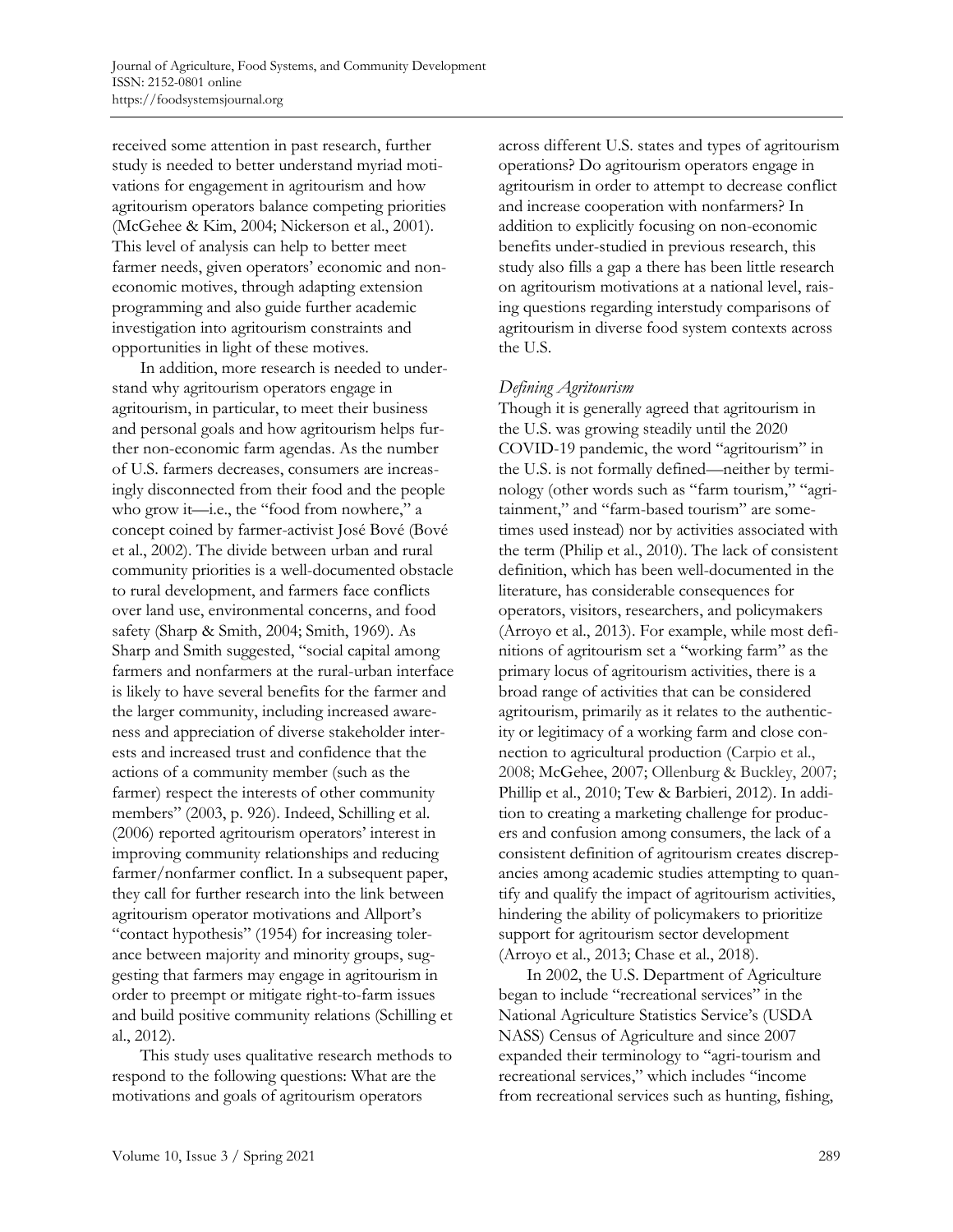farm or winery tours, hayrides, etc." (USDA NASS, 2019). Though the Census definition of agritourism is more constrained than definitions typically seen in academic literature, it still encompasses the largest and most widely-used data set associated with agritourism in the U.S. and represents a significant step forward in formalizing the term.

Building on previous scholarship, Chase et al. (2018) created a more comprehensive conceptual framework that organizes agritourism activities into core and peripheral activities based on where they take place (on- or off-farm) or the degree to which they are directly related to agricultural activities: "core activities take place on a working farm or ranch and have deep connections to agricultural production," while "peripheral activities lack a deep connection to agricultural production, even though they may take place on a working farm or ranch" (p. 17). For example, core activities might include product sales and experiences such as farmstands, u-pick, farm tours, overnight stays, or farm-to-table meals. Peripheral activities might include off-farm farmers markets, weddings, music events, or outdoor recreation. The framework also organizes activities into five main categories: education, direct sales, entertainment, outdoor recreation, and hospitality. For the purposes of this study, agritourism includes but is not limited to all core and peripheral agritourism activities taking place on-farm, in all categories.

*Motivations and Goals for Agritourism Operators* There is a wealth of literature examining motives for diversifying into different types of agritourism offerings across many different locations (recent studies summarized in Table 1). In one of the earliest studies concerning motives for agritourism, Nickerson et al. (2001) examined motives for diversification of Montana ranchers based on eleven categories and clustered them into social reasons, economic reasons, and external influences, concluding that operators were primarily motivated for economic reasons, although social reasons were a strong second. Other studies have since found support for this general conclusion, suggesting that income generation is a primary motivator for agritourism development (Barbieri & Mahoney, 2009; Brelik, 2011; Khanal & Mishra, 2014; McGehee & Kim, 2004; Tew & Barbieri, 2012). In a more recent assessment of the current state of agritourism research in the U.S., Rich et al. (2016) concluded, "Four of the [nine definitions of agritourism used by researchers] incorporated an income component either as a means of income generation and/or as an economic activity. This is worth noting because it is often assumed farmers engage in agritourism endeavors as a means to supplement farm income" (p. 4). Thus, for small farms which feel increasing financial pressure and "struggle to remain economically viable in the face of changing global markets, urbanization pressures, structural changes in the food retailing system, and

| Study           | Date | <b>Methods</b>                  | <b>Subject Focus</b>                                                                         | <b>Key Findings</b>                                                                                                                                                                                                                                                                                                                        |
|-----------------|------|---------------------------------|----------------------------------------------------------------------------------------------|--------------------------------------------------------------------------------------------------------------------------------------------------------------------------------------------------------------------------------------------------------------------------------------------------------------------------------------------|
| Halim et al.    | 2020 | Mixed qualitative<br>methods    | Female agritourism<br>entrepreneurs in North<br>Carolina                                     | Themes constituting women's self-definition of<br>success: being constantly on the move, ensuring<br>customer satisfaction, having family support,<br>creating broad impact, gaining recognition and<br>respect, securing financial sustainability,<br>pursuing happiness, debating work-life balance,<br>and perpetuating the family farm |
| Chiodo et al.   | 2019 | Case studies                    | Agritourism operators in<br>mountainous regions in<br>the U.S., Brazil, Italy,<br>and France | Top motivations: creativity & innovativeness,<br>social interaction, awareness about farm<br>operations, support local producers, income<br>generation, autonomy, contribute to the local<br>economy, environmental conservation                                                                                                           |
| Khanal & Mishra | 2014 | Analysis of NASS<br>census data | U.S. farmers                                                                                 | Income influences diversification strategies<br>among small farms                                                                                                                                                                                                                                                                          |

#### Table 1. Recent Literature on Agritourism Operator Motivations and Goals in the U.S.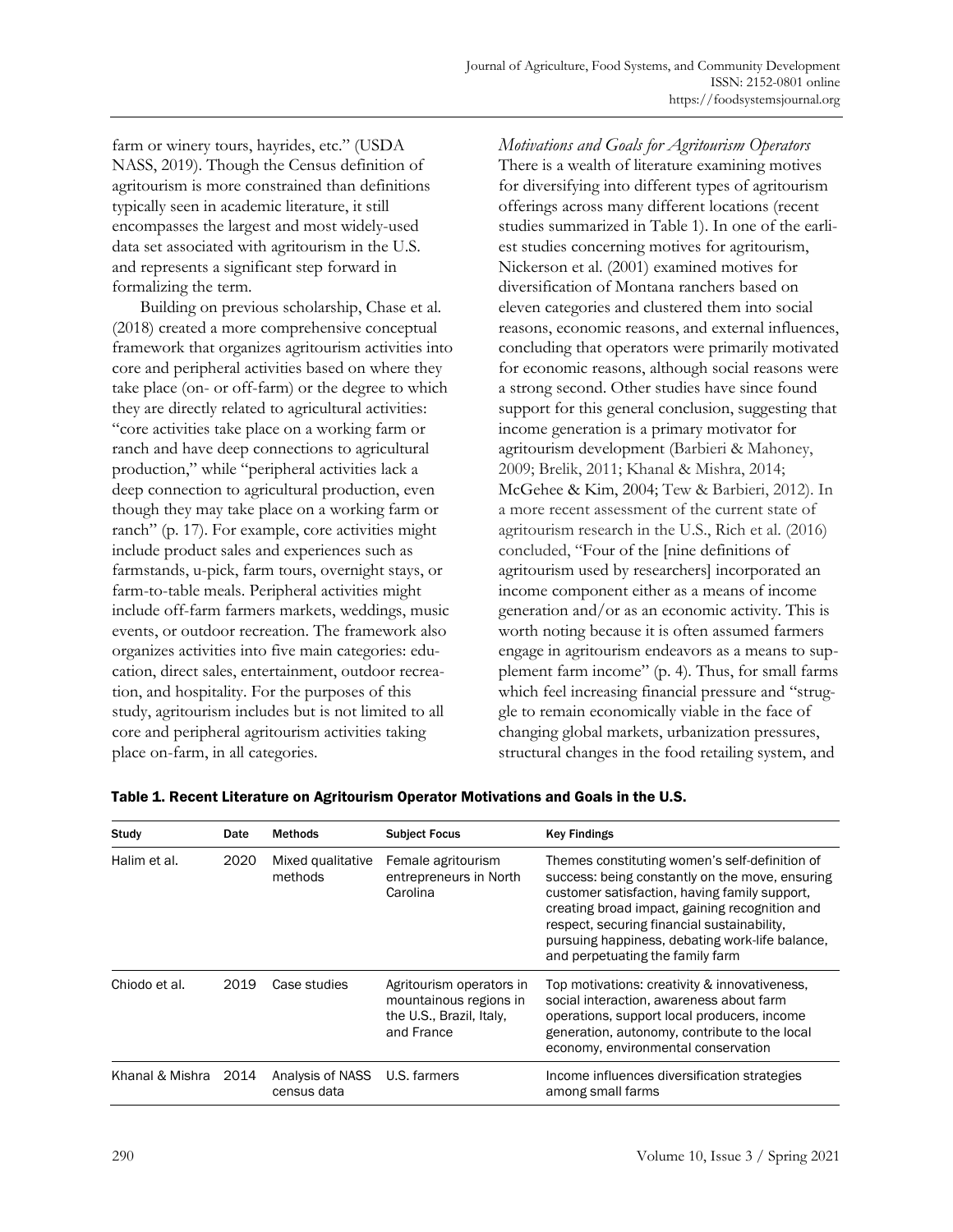perpetual vagaries of weather, diseases, and pests," agritourism is a valuable coping strategy (Schilling et al., 2012, p. 200).

Other studies have indicated other motives beyond income, several finding agritourism income to be small in comparison to total farm income, highlighting the importance of nonmonetary goals of agritourism such as personal goals, employment opportunities for family members, social interaction with guests, and educating the public about agriculture (Busby & Rendle, 2000; Schilling et al., 2012; Tew & Barbieri, 2012). Hansson et al. (2013) examined motives for starting ventures outside of conventional agriculture among farmers in Sweden and assessed family farm roles in influencing these motivations. They found operators have two underlying motives: business development to reduce risk and use idle resources, and business development for social and lifestyle reasons, noting that their findings differed from previous studies "both in respect to the number of underlying motives and the nature of these motives" (p. 247). The authors concluded that considering disaggregated motives outside of a broader family or firm context may fail to capture operator goals fully. Diversification, they argued, can be better understood by considering "more overarching motives related to the management and development of the business and the situation of the farmer and his/her family" (p. 248). Ainley and Kline (2014) similarly advocated for more exploratory research methods that "fully appreciate the complex intertwining of multiple factors underlying the phenomenon [of agritourism]" (p. 405). In addition, Telfer (2002) examined agritourism in an Indonesian community using principles of sustainable community development. He found that while agritourism does not always meet the goal of economic self-reliance, it is a powerful tool for community control and building community culture, while others find that agritourism can serve as a tool for farmers to resist urban stereotypes and regain control over their own representation among nonfarmers (Nazariadli et al., 2019).

In addition, the scope of most U.S. agritourism research is limited by geography. While there are several national agritourism studies of Europe, Canada, and South America, very little agritourism

data exists on a national or multistate level in the U.S. Rich et al. (2016) note: "While three national surveys exist which provide insight into agritourism or farm visits…the focus of these studies was not agritourism; rather agritourism was a small component. In order for valid comparisons and generalizations to be made agritourism-focused survey data at a national scale is greatly needed" (p. 4). This multistate research project builds on previous research at the state level while also providing much-needed insights into what common themes emerge when considering the multitude of other factors that influence farm decision-making based on geographic region.

A review of the existing literature thus suggests that while quantitative research has been instrumental in creating a blueprint for understanding why U.S. farmers are embracing agritourism, there is an opportunity to probe deeper and "add flesh to the bones of what is currently understood [about agritourism motivations]" (Ainley & Kline, 2014, p. 405) using more interpretive, qualitative methods.

#### *Theoretical Framework*

In his 1954 work, *The Nature of Prejudice*, social psychologist Gordon Allport hypothesized that faceto-face encounters between people of different groups would reduce intergroup hostility: "[Prejudice] may be reduced by equal status contact between majority and minority groups in the pursuit of common goals. The effect is greatly enhanced if this contact is sanctioned by institutional supports (i.e., by law, custom, or local atmosphere), and provided it is of a sort that leads to the perception of common interests and common humanity between members of the two groups" (p. 281). Under these four conditions—equal status, institutional support, common goals, and common humanity (or intergroup cooperation)—Allport argued that bringing together majority and minority groups could reduce prejudice and increase intergroup cooperation.

Further study has provided support for Allport's hypothesis. Most notably, Pettigrew and Tropp's 2006 meta-analysis of intergroup contact theory found that intergroup contact typically reduces intergroup prejudice. They also asserted that the theory holds true in addition to racial and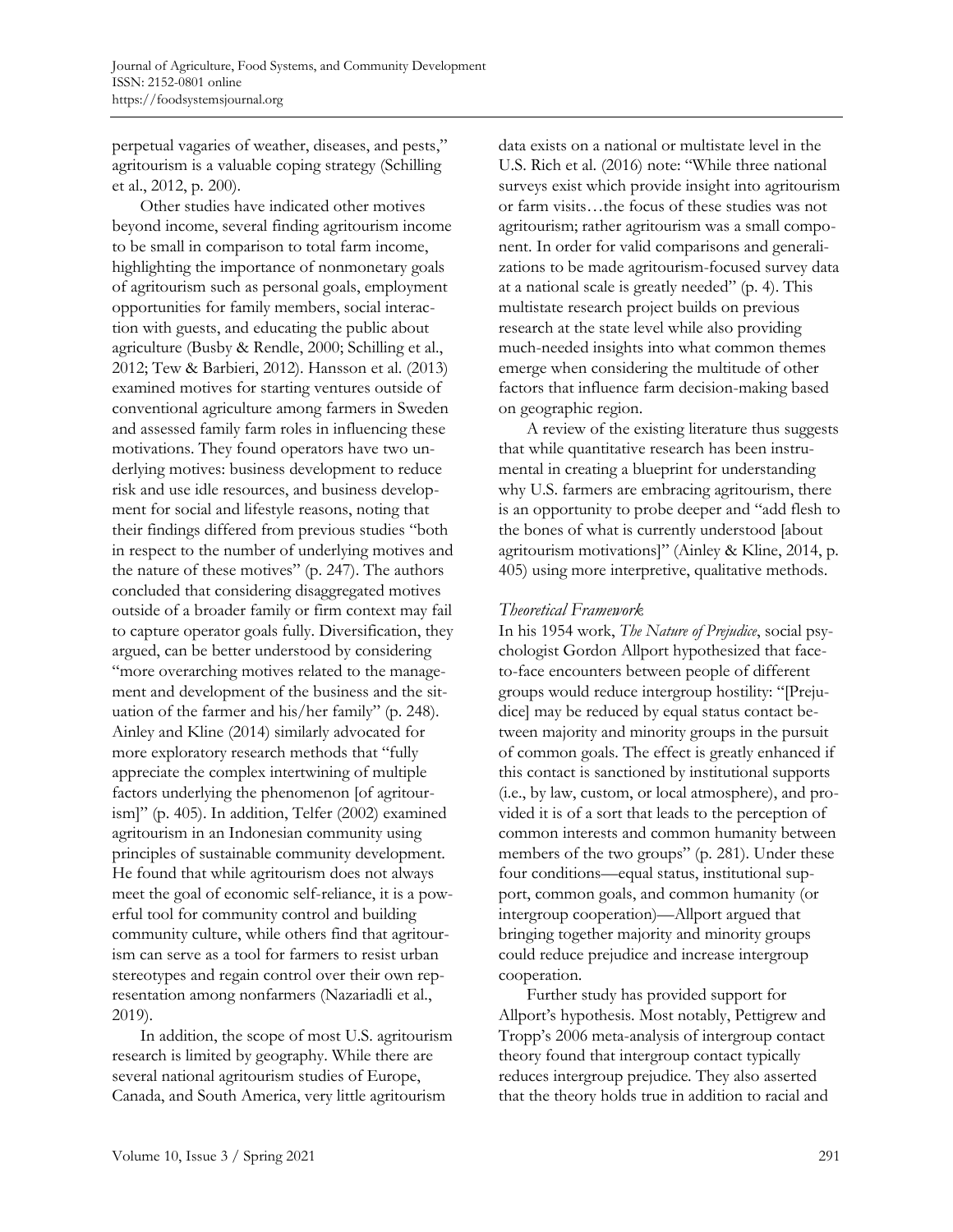ethnic encounters, as originally hypothesized, and can be extended to other groups, including people of different ages, gender identity, sexual orientation, and physical and mental ability.

Pettigrew and Tropp (2006) concluded that Allport's optimal contact conditions typically lead to a greater reduction in prejudice, but are not essential for reducing prejudice. More recent literature has since focused on *when* and *how* contact is most likely to reduce prejudice, as well as the impact of indirect contact, such as extended contact (knowing or observing an in-group contact who has an out-group friend) and imagined contact (Hewstone & Swart, 2011). This research suggests the effects of contact are greatest when contact involves intergroup and interpersonal factors, such as cross-group friendships, and that contact works to reduce prejudice by reducing intergroup anxiety and increasing empathy. Allport and others defined contact as "face-to-face interaction between members of clearly defined groups" (Pettigrew & Tropp, 2006, p. 754). In the context of agritourism, this could include many offerings, such as farm tours, on-farm direct sales, classes, and tastings.

To date, no research has applied Allport's contact hypothesis to the study of farmer motivations, and yet there is reason to suspect that farmers engaging in agritourism might be motivated at least in part by a desire to increase contact in order to improve relations with customers and other nonfarmers. In an early study, Johnston and Bryant (1987) examined farmer adaptation to the changing rural-urban interface and identified three types of farmer adaptations: positive, such as adding an enterprise; neutral, such as adopting agricultural technology; and negative, such as leaving farming. A more recent study by Smith and Sharp (2003) proposes an additional adaptation focused on improving neighborly relations, including building social capital with both local neighbors and more distant farm clientele. Agritourism reflects several of these adaptations simultaneously, as a potential new enterprise that also increases social capital.

#### **Applied Research Methods**

Qualitative methodologies were chosen for this study to better capture the nuances, depth, and breadth of producer experiences in agritourism.

# *Recruitment and Sampling Strategy*

The sample used for this study was obtained from a larger selection of farmers and ranchers engaged in agritourism and direct sales. The U.S. project collaborators collected information about the sample subjects from five states: Vermont, Minnesota, California, West Virginia, and Oregon. These states were chosen due to the growing or ongoing interest in agritourism and direct sales by farmers in those states, and based on the expertise of the key informants working in agricultural extension and tourism.

From a list of 80 farmers and ranchers compiled via the criterion sampling method, six were selected from each state using a maximum variation sampling method (Lindlof & Taylor, 2011). This sampling method was chosen because criterion selection yields information-rich data from which researchers can learn deeply about farmer and rancher experiences, while maximum variation sampling ensures that a wide variety of experiences is explored and represented (Lindlof & Taylor, 2011; Polkinghorne, 2005). Farmers and ranchers were organized by geographic location within their state, agritourism and direct sales activities, farm size, number of years in business, agricultural products, race, and gender. Based on the literature on firm characteristics and business performance, geographic region diversity was prioritized for selection, then race and gender, then agritourism and agricultural offerings (Barbieri & Mshenga, 2008).

We used email communication to recruit farmers and ranchers within their assigned state. To participate, a person had to be 18 or older and identify as an agritourism operator. Participants were offered a US\$50 incentive for their time and participation. Potential participants were sent three invitations to participate. Recruitment continued for four months until we obtained at least three interviews per sampled state and at least 20 interviews total.

#### *Sample Information*

Of the 23 interviewees included in this study, six are operators in Vermont, five in Oregon, five in California, four in Minnesota, and three in West Virginia. The discrepancy in the number of interviewees per state is due to the relative ease or difficulty with recruitment in each state due to time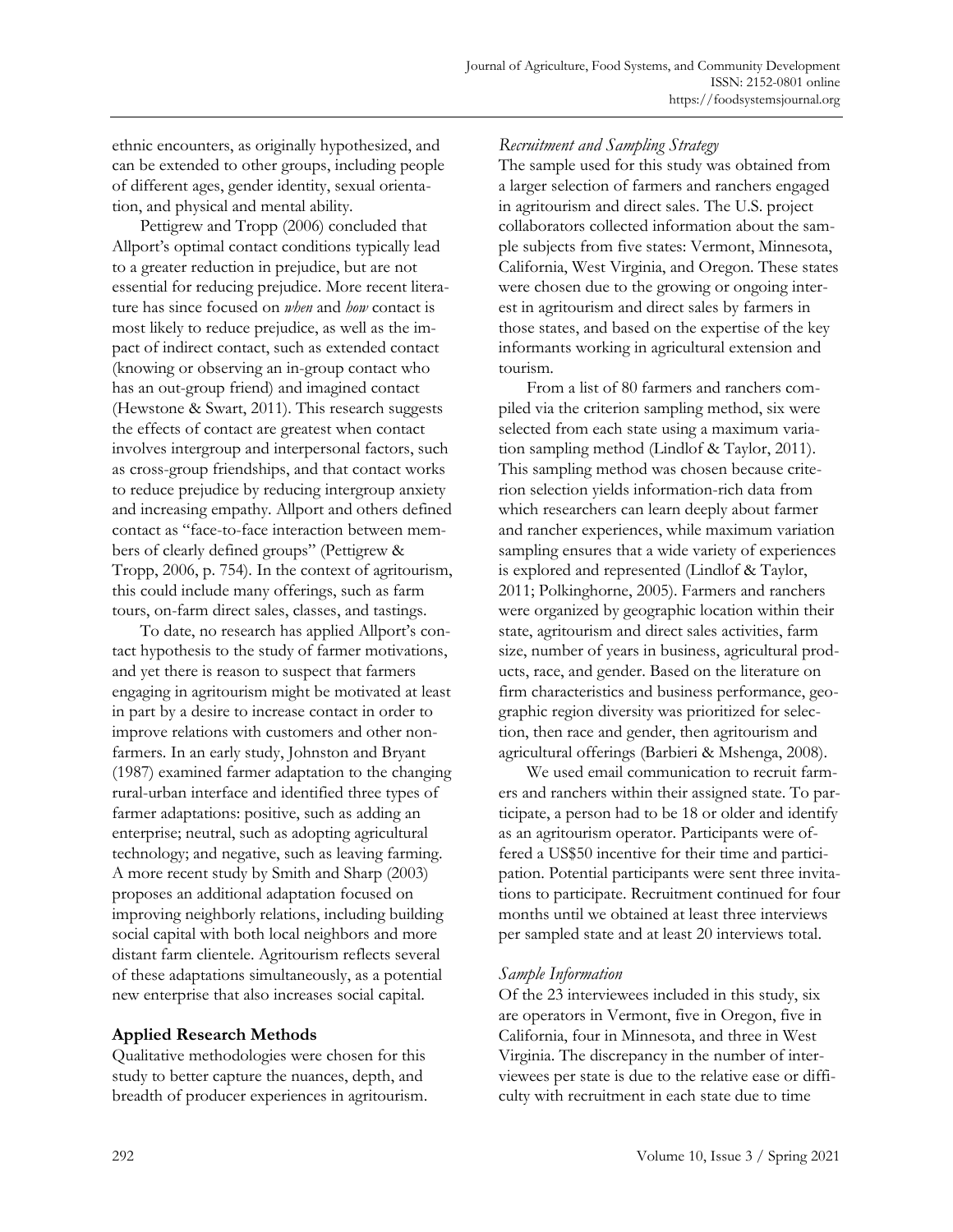constraints during agricultural growing seasons.

Given our study's focus, all the farms or ranches were classified as small or medium by USDA standards; 57% of farms and ranches were small, and 43% were medium-sized. Sixty percent of the interviewees were women, although the majority of participants operated in a family context. One study that compared diversified farms to agritourism farms reported that diversified farms, in general, had more women principal operators compared to all U.S. farms—33% versus 11% (Barbieri, 2009). However, this was reported before the most recent changes to the agricultural census determining how women are counted as decisionmakers on farms and ranches, and therefore most likely underrepresents the number of women farmers in the U.S. (USDA NASS, 2019). Ninety-one percent of interviewees were white, and 9% were Asian. We attempted to interview Black, Latinx, Hispanic, and indigenous American operators; however, we could not do so due to time and sampling constraints. Many different farm products were represented, from diversified livestock to dairy to diversified crops to value-added products.

Interviewee responses were categorized based on the conceptual framework developed by Chase et al. (2018). Eighty-seven percent of farms and ranches offered direct sales, 83% offered education, 48% offered hospitality, 26% offered outdoor recreation, and 87% offered entertainment. All farms and ranches offered at least two agritourism activities, 78% offered more than two activities, and 39% offered four or more agritourism activities. This is consistent with the literature on diversified farms and ranches as a whole, which have been reported to have, on average, 3.8 diversification categories per farm (Barbieri et al., 2008).

#### *Interview Strategy*

The interview protocol was co-constructed with project collaborators. The first author prescheduled and conducted semistructured interviews over the phone, which lasted approximately 60-90 minutes. All interviewees were emailed a consent form and the interview protocol to review in advance. The interviews contained 16 open-ended questions (Appendix); semistructured interviews follow a preconceived interview script but also gave the interviewer or interviewee "freedom to digress" to explore emergent themes (Berg & Lune, 2004, p. 61).

Interviews were transcribed verbatim using speechpad.com, an online transcription service, resulting in 500 single-spaced pages. Transcripts were reviewed for accuracy. All farmer and farm names were changed to protect and maintain confidentiality.

#### *Analytics Strategy*

Two team members (the first author and a second team member and author) initially conducted a thematic analysis of the first three interviews. These interviews were chosen to capture a diverse set of perspectives. We used constant comparative analysis, a cyclical and continuous method of processing, reducing, and explaining (Lindlof & Taylor, 2011), to identify themes in the data inductively. We used Braun and Clarke's (2006) hallmark thematic analysis method to code themes within and across interviews. The six-step framework includes: (a) familiarizing ourselves with the data by reading transcripts and listening to audio recordings; (b) generating initial codes; (c) searching for themes; (d) reviewing themes; (e) defining and naming themes; and (f) analyzing the resulting coded data (Braun & Clarke, 2006, p. 87).

We used Owen's (1984) criteria of recurrence, repetition, and forcefulness to generate initial codes. Owen defines recurrence as when "at least two parts of a report had the same thread of meaning, even though different wording indicated such a meaning" (p. 275). Repetition refers to the explicit repetition of certain words, not just implicit meaning, and forcefulness refers to "vocal inflection, volume or other dramatic pause which serve to stress and subordinate some utterances from other locutions" (p. 275). Our transcriptions were verbatim and included pauses and other vocal inflections. We coded for recurring, repetitive, and forceful themes within interviews, as well as across interviews.

After coding the first three interviews separately, we met to discuss, refine and collapse codes. Codes were entered into NVIVO software and analyzed for intercoder reliability using a Kappa coefficient. Codes with a Kappa coefficient of less than 80% were reviewed and re-coded until con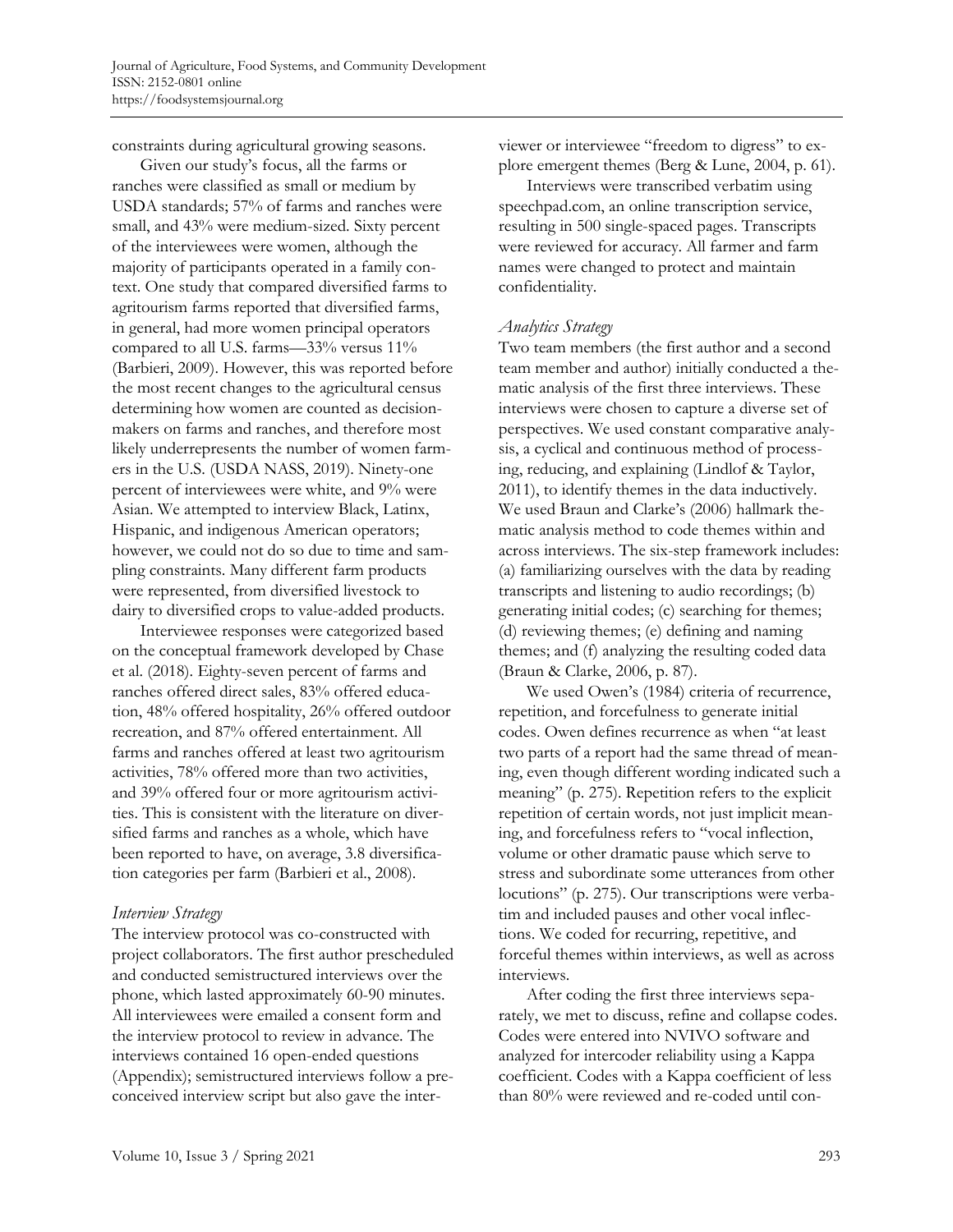sensus was met. Then the first author coded the rest of the interviews independently, continuing the process by adding new codes where needed, recoding previous interviews with new codes, and refining codes as the process continued.

Based on the emergent themes, we focused on five specific questions related to decision-making in agritourism and then specifically on one question focused on defining and measuring success in agritourism. The answers to this question served to illuminate participant motivations and goals for agritourism.

### **Results and Discussion**

As expected, based on previous literature, financial goals were a forceful and recurring theme. However, they were closely intertwined with two other types of goals: community-related goals and personal/family goals. These themes were fairly consistent throughout different parts of the country and different types of agritourism operations. (Because of the study design, emergent themes are not necessarily representative but are meant to help inform further study at the national level.) That results echo previous studies suggests that, in the area of motivations and goals, location is not a strong influence. In this section, findings involving general themes of motivation expressed through interviews with agritourism operators are described, then these themes are analyzed through the lens of Allport's contact hypothesis.

# *Financial Goals*

All participants discussed the importance of financial profit; however, the importance of agritourism enterprise financial solvency varies on a wide spectrum. For some, agritourism is not the main income source for the farm but occupies another vital role. For others, agritourism and direct sales are the sole sources of income. Regardless of an enterprise's overall financial contribution, almost all participants agreed that it was crucial for their enterprises to at least pay for themselves. One farmer from California stated, "I think that measure of success, it can come in different forms, but if somebody is losing money, they're not going to be able to sustain it." Another rancher in Oregon confirmed, "Obviously, money, it has to pay its

way. Everything we did in value-added could never threaten the resources base. It had to enhance it." Participants acknowledged that while money was not always the top priority, losing money on a venture is not tenable.

Even among those farmers for whom agritourism is considered very important financially, agritourism decisions do not always match professed goals. For example, one flower farmer in Oregon said, "I think if it's sustainable for us, it's gotta be economically sustainable." She explained how they run a tour train through their fields for people who have difficulty walking:

And it costs us money to run. But the personal touch for those…you know, it costs them five bucks to ride it and it's a half-hour tour. But it's that personal touch and being able to talk to them; it's not economically sustainable [on its own as an offering]. But I always insist that we keep doing it because of that personal touch, and you know, talking to people.

Thus, for some participants, exceptions are made and financial goals are de-prioritized in favor of other community or family-related goals.

# *Personal and Family Goals*

The second significant thematic category that emerged centered around personal or family goals. For all participants, quality of life is important, which is consistent with past research (Chase et al., 2013). Participants talked about minimizing burnout, spending time with and finding employment for family members, and getting to enjoy what they do. They emphasized making strategic decisions about what enterprises to engage in and trying to enter into partnerships wherever possible to share responsibility. On family farms, minimizing stress and interfamily conflict is important. For some, agritourism facilitates these goals by allowing them to remain on-farm to live and work. A maple sugar-maker in Vermont explained how agritourism allowed him and his wife to homeschool their children: "My wife, she's like 'When my kids were sick I got to take my hand on his forehead, and check on him every hour, and give him a kiss on the forehead. I got to see all that instead of hearing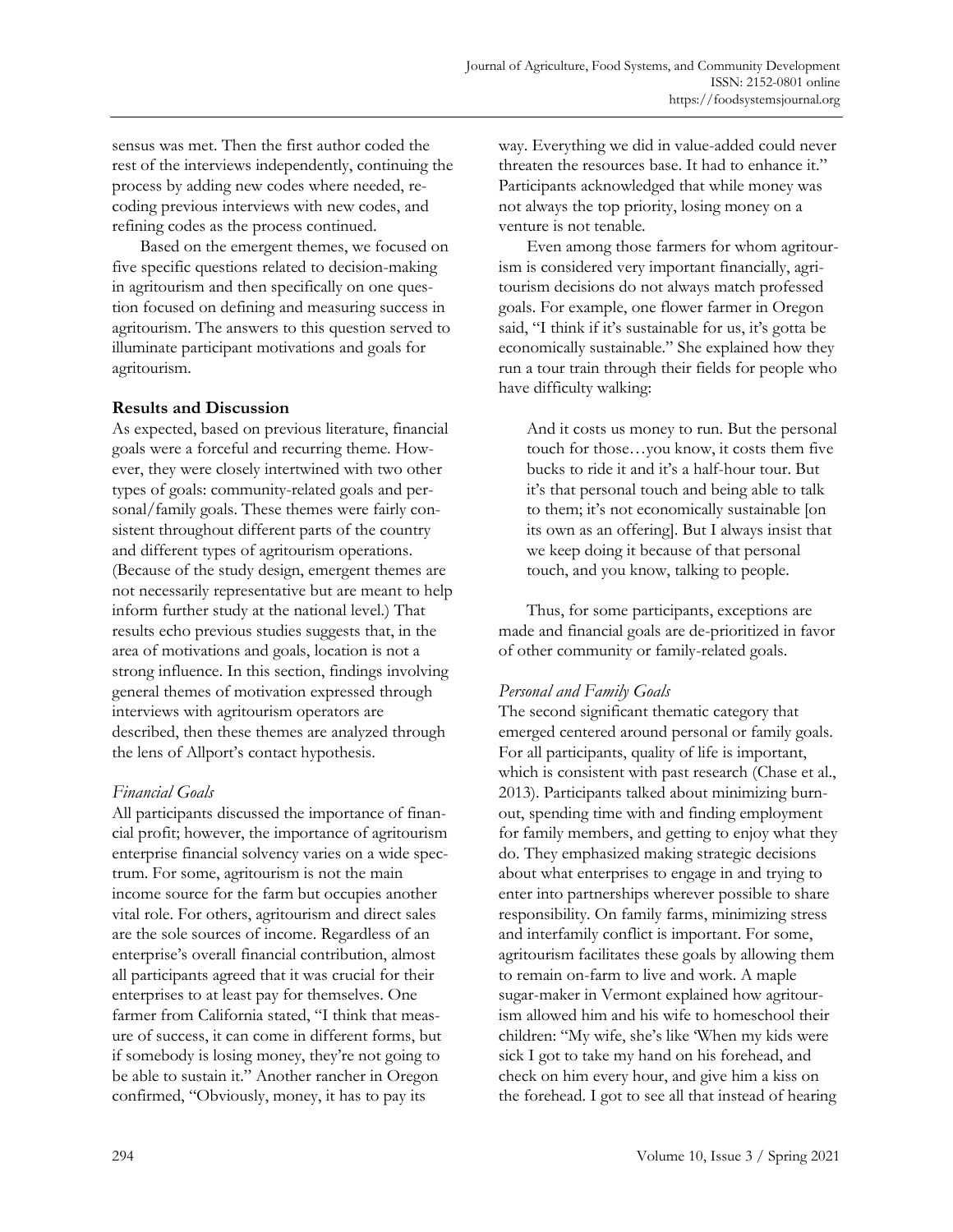it from daycare.'" A livestock farmer with small children explained how, despite initial challenges, having visitors to a cabin on their farm allows them to remain working on-farm. Their Airbnb felt timeconsuming and the farmer was resentful: "But then I keep reminding myself, 'Well, it's either this or find a job off-farm.' So this is my job." For this farmer, remaining on her farm while her children were young facilitated easier management of competing family and economic priorities.

Another theme related to quality of life involves customer interaction and feedback. For many operators, having visitors to their farms breaks up rural isolation and provides positive encouragement. A dairy farmer aid, "You know, you can laugh, but one form of measurement [of success] is the hundreds of Christmas cards that we get here every year." Similarly, a grower in West Virginia explained:

It's rewarding to just have people come and see the farm. And it is both, of course, fiscally rewarding because they give you money for it, but to see the way they interact and hear positive things that they say about the farm is nice because it just kind of reinvigorates your purpose. It's affirming, and it's an ego boost.

While not all participants live in rural areas, agricultural work often demands long hours without much financial compensation or cultural prestige. For many agritourism operators, feeling appreciated and valued is a considerable benefit of opening their land and businesses to visitors.

#### *Community-Related Goals*

A third emergent theme concerns goals focused on education and community leadership. Participants told us that a major way they define success is through their roles as educators. They see themselves as intermediaries between the general public and the "private" world of agriculture. As public figures, they consider themselves advocates for and teachers of their version of agriculture and a direct connection between consumers and food sources. Participants also found that the connection between their farm and consumers differs among generations. A West Virginia farmer explained,

"The older population, it brings back memories from their childhood of, you know, doing something with their grandparents. And then you have the younger population or millennials that might not have been familiar with that, but they're really trying to get connected to their food source." A California farmer described how their farm connected with school groups over time: "Success for us was in the return of schools. We have many schools that have been coming for ten years." They worried that the school groups, which were charged a fee, would not have funding to return during an economic downturn. "Most of the schools, they cut all the other field trips, but they kept coming to our farm. So, our school business remained the same…To me, the success is that people found us and came back to us, I think. That makes us feel good."

They also observed a U.S. population increasingly disconnected from its food sources, fewer farmers integrated with the nonfarming community, fewer farmers in general, and increased public concerns about food safety and agricultural practices. A rancher in Oregon told us:

It's more than profits. It's really important today if you have the attitude to do it, it's really important to open your door to people who aren't in farming and ranching, to help them see the truth about the good work that farmers and ranchers do. You need to school yourself about GMO conversations, predator conversations, pesticide conversations, all the issues that people that don't know about ag, they're frightened by. It's really important that the voice of the ranchers and farmers, real people that do the work, be heard by the majority of people who aren't. We're less than 2% of the population. We don't even count on the census statistics, you know, so how are people gonna know if they don't come out and see you?

This sentiment of visibility also emerged in the theme of community leadership. Participants discussed seeing themselves as community leaders both for the public and for other farmers. They described being models for other farmers in their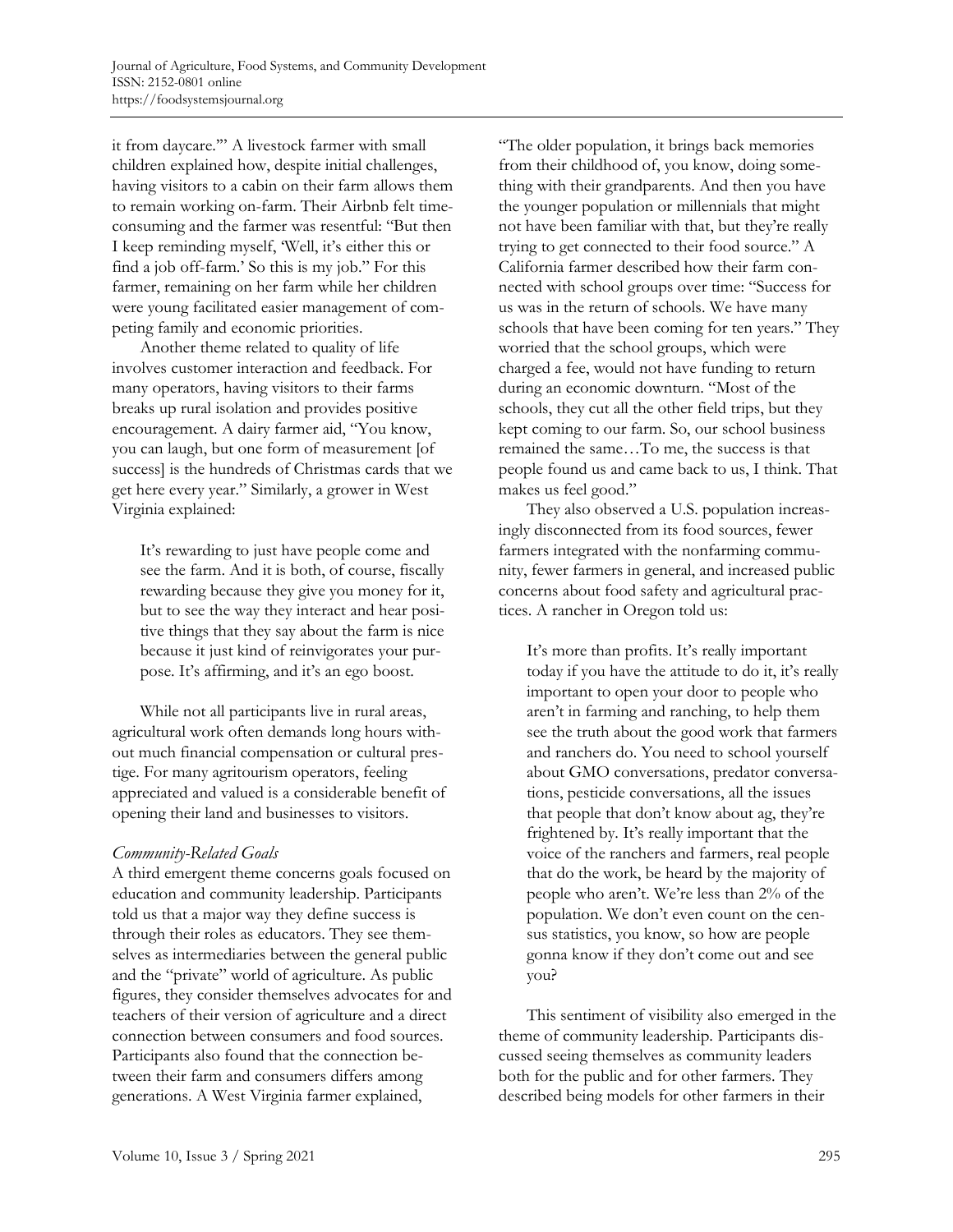region and the benefits of building relationships in their community. A diversified vegetable grower in Minnesota told us about the advocacy role that comes with being a public-facing business:

The path we're taking is very public. It's not like we're hiding in the corner and growing vegetables…which I think is good because you can advocate then for farms and say 'Well, come up.' And you can see how much work it is, and just bring farms and farming to the front of people's minds. Because honestly, there are people in this area that do not believe you can even grow anything up here, which is absurd.

In this leadership capacity, participants find value and meaning in engaging with visitors, and agritourism becomes more than a financial diversification mechanism.

# *Motivations for Agritourism Engagement in Relation to the Contact Hypothesis*

As described above, among community-related goals, agritourism operators emphasized that consumer education is a crucial aspect of agritourism engagement. Interviewees discussed the importance of visitors seeing what they do for myriad reasons, including promoting awareness of the importance of food production, educating consumers on product value (this was particularly emphasized by farmers engaged in alternative agriculture, whose price points tend to be higher, as well as those participating in direct sales), and providing transparency around consumer concerns regarding land management, pesticides, GMOs, and animal welfare. In this respect, the contact hypothesis helps us understand agritourism operator motivations, as they are in many cases engaging in agritourism at least in part to build positive relationships with consumers and their communities.

Nevertheless, in some ways agritourism may exacerbate community conflict related to tourism while reducing community conflict related to farming. Three main challenges expressed by interviewees about their agritourism enterprises were friction with authorities over regulations for hosting visitors, concerns about liability for visitor injury or

accidents, and disputes with neighbors over increased local traffic and noise. A dairy farmer in West Virginia advised, "You may even want to talk to your neighbors. Make sure they're OK with hundreds of cars coming past their property onto your property." Increased visibility also comes with the potential for increased public scrutiny. A diversified fruit and vegetable grower in Oregon described the trade-off in this way:

I guess if a person is into [agritourism], there's the notoriety, you get to be known in the community. There's some drawbacks to that also because it does increase your public profile. . . . All of a sudden instead of, you know, I'm not anonymous anymore, you know, when I'm in my local community. I have to be careful, sometimes I'd better not, you know, have that drink or I better not do this, I better not do that.

Thus, the contact hypothesis is a valuable framework for understanding why agritourism operators prioritize non-economic goals, and further research is needed to ascertain whether faceto-face interactions between farmers and visitors do actually improve intergroup relationships.

# **Conclusions**

Much of the existing literature on the motivations of producers engaged in agritourism in the U.S. focuses on potential economic benefits, with the underlying assumption that farmers and ranchers in the U.S. are primarily concerned with making money. Our results show that, at first glance, financial considerations are indeed a key motivator for considering diversification into agritourism, consistent with some previous findings. However, when probed deeper, participants suggested that ongoing participation in agritourism provides many other nonfinancial benefits, some of which are equal to or even take priority over financial goals. Through this lens, for many operators an agritourism enterprise's profitability is a necessary but not sufficient condition for engaging in agritourism.

Our findings mirror and build upon the results of work by McGehee and Kim (2004), who reported the top three motivations for agritourism as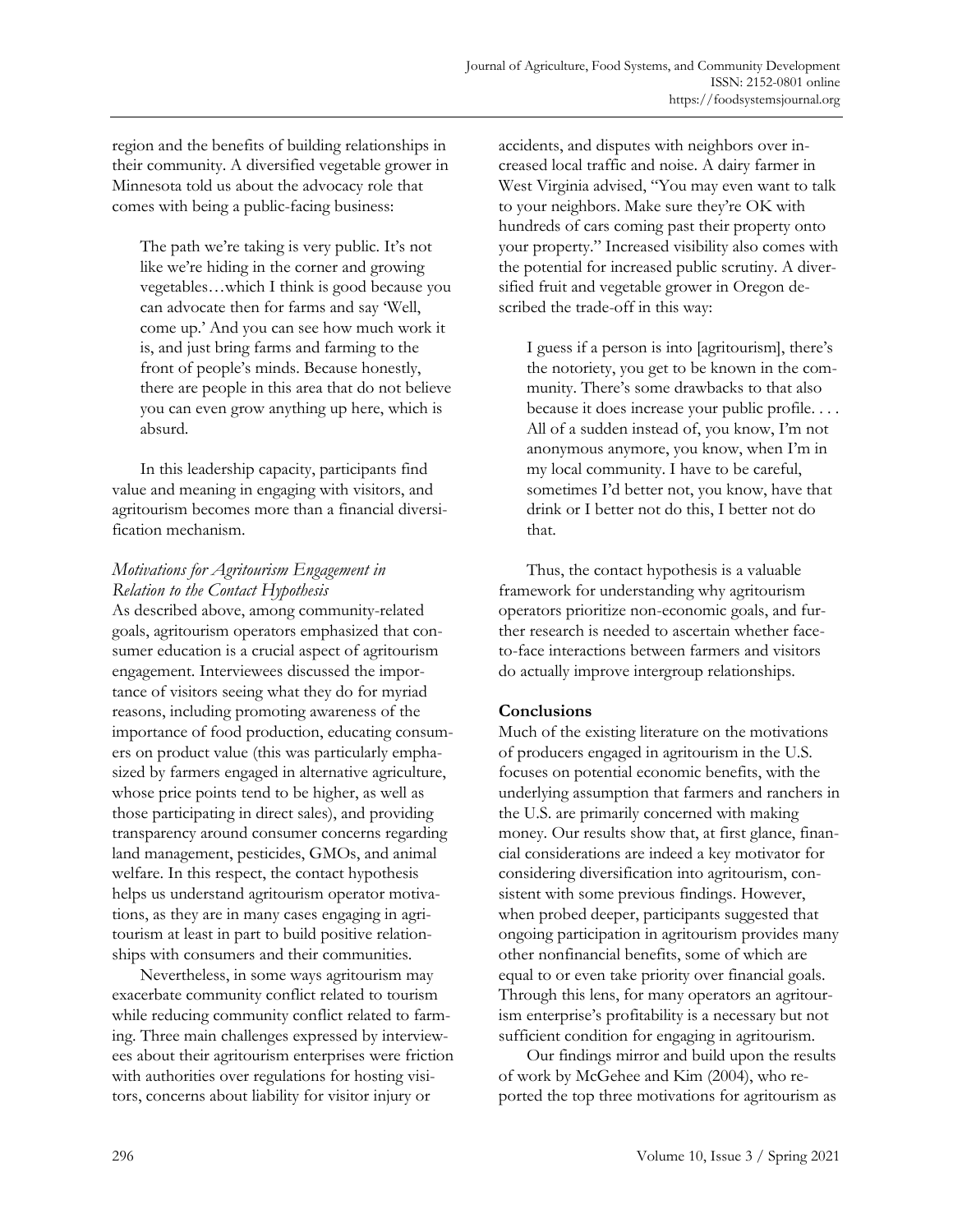gaining additional income, fully utilizing resources, and educating the consumer. Our findings are also consistent with Nickerson et al. (2001), who found income and resource utilization as the primary motivators, followed by coping with the variability of agricultural livelihoods. The nonfinancial themes related to running an agritourism business that most clearly emerged from this study centered around community building and engagement, consistent with recent literature on agritourism and motivations (Chiodo et al., 2019; Halim et al., 2020).

Even in the realm of personal goals, many of the goals circled back to some form of community interaction. As Telfer (2002) and Nazariadli et al. (2019) observed, our results suggest that, for our study participants, agritourism provides a level of transparency that allows them to better control the narratives regarding their businesses and allows community members to participate in the agricultural process, thereby gaining further community control. Agritourism also aids in building community culture around food, the natural environment, and cultural heritage. Understanding agritourism operator motivations through the lens of Allport's contact hypothesis helps build upon these findings. Community building is not only important for its own sake, but also for improving relationships and increasing understanding between majority (nonfarmers) and minority (farmer) groups.

With this framing in mind, our results are broadly applicable and add to a growing body of work that can be used to help agritourism operators succeed. Accurately identifying farmer motivations and goals can help provide better programming and support for producers at the outreach level and more accurately steer the focus of future academic research. Although a recent study suggests that there are areas in which agricultural extension agents are failing to fully meet farmer needs (Ferreira et al., 2020), research shows that when agricultural educators have a greater understanding of the diversity of farmers' perceptions, beliefs, and actions, they are "more likely to succeed in supporting farmers' application of knowledge and skills, resulting in improvements to farming practices and production" (Eckert & Bell, 2005, p. 8). This study sought to better capture the depth

and breadth of these farmer motivations, and critically highlights the role of community engagement and leadership of agritourism operators alongside financial viability goals. Thus, for those working to support farms that might benefit from engagement in agritourism, using a broader community development lens or toolkit may more likely engender success for both producers and consumers.

#### *Limitations and Future Research*

The time-intensive nature of the interviews necessarily limited the number of responses, so although theoretical saturation was reached, associations cannot be drawn between agritourism operator motivations and other characteristics. Further research would benefit from a larger sampling of agritourism operators from all 50 states in order to draw broader conclusions. Additionally, the scope of this project was focused on small- and mediumsized farms in the U.S., and thus does not represent the whole of U.S. agriculture. While 90% of farms in the U.S. are small, 44% of the value of production comes from large farms, which thus represent a significant, but distinct, category of farm type (Economic Research Service, 2020).

Nevertheless, this study has added nuance to the discussion of farmer motivations for agritourism and has opened up avenues for future research, such as survey-based work informed by these findings and further testing of Allport's theory.

Finally, as emphasized in this study, at a policy level agritourism operator goals—and subsequent benefits—can be conferred from producers to consumers and the community at large. Schilling et al. (2012) emphasize "the economic multiplier effects of agritourism, namely the impact on other local businesses, local employment, and tax revenues" and that "the preservation of rural amenities, as well as historic and cultural values, also contributes to the desirability of a community to potential residents and businesses by creating a sense of place. … Through its contribution to farm retention, agritourism similarly helps communities manage or limit dis-amenities that may be associated with uncontrolled development (e.g., congestion, pollution, loss of scenic viewscapes)" (p. 204). Thus, the success of meeting agritourism operator goals may not only benefit the operators them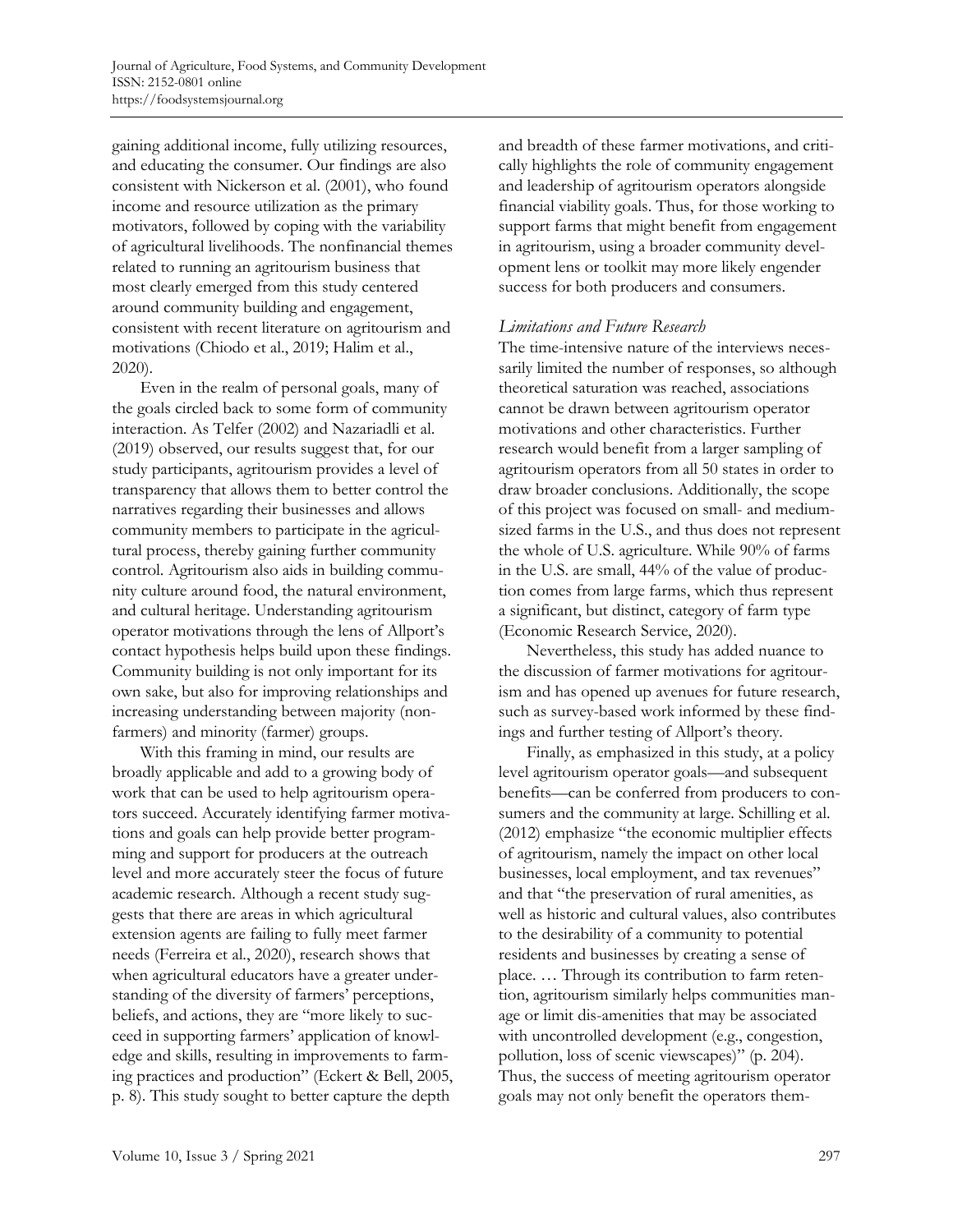selves, but also their surrounding communities making the interaction between producer goals, community goals, and local and regional policy frameworks an important area for further agritourism research. -

#### **Acknowledgments**

The authors would like to thank colleagues who provided vital support in the research and writing of this article, including Penny Leff from the University of California, Mary Stewart from Oregon State University, Gail Feenstra of the University of California Davis, Michelle Walk of Mackinac State Historic Parks, Cynthia Messer of the University of Minnesota, Claudia Schmidt of Pennsylvania State University, Dan Tobin of the University of Vermont, and Sarah Heiss of the University of Vermont.

#### **References**

Ainley, S., & Kline, C. (2014). Moving beyond positivism: Reflexive collaboration in understanding agritourism across North American boundaries. *Current Issues in Tourism*, *17*(5), 404–413. <https://doi.org/10.1080/13683500.2012.750281>

Allport, G. W. (1954). *The nature of prejudice*. Perseus.

- Arroyo, C. G., Barbieri, C., & Rich, S. R. (2013). Defining agritourism: A comparative study of stakeholders' perceptions in Missouri and North Carolina. *Tourism Management, 37*, 39–47.<https://doi.org/10.1016/j.tourman.2012.12.007>
- Ashley, C., De Brine, P., Lehr, A., & Wilde, H. (2007). *The role of the tourism sector in expanding economic opportunity* (Report, Economic Opportunity Series). John F. Kennedy School of Government, Harvard University. [https://www.hks.harvard.edu/sites/default/files/centers/mrcbg/programs/cri/files/report\\_23\\_EO%2BTourism](https://www.hks.harvard.edu/sites/default/files/centers/mrcbg/programs/cri/files/report_23_EO%2BTourism%2BFinal.pdf) [%2BFinal.pdf](https://www.hks.harvard.edu/sites/default/files/centers/mrcbg/programs/cri/files/report_23_EO%2BTourism%2BFinal.pdf)
- Barbieri, C. (2009). A comparison of agritourism and other farm entrepreneurs: Implications for future tourism and sociological research on agritourism (Gen. Tech. Rep. NRS-P-42). In D. B. Klenosky & C. L. Fisher (Eds.), *Proceedings of the 2008 Northeastern Recreation Research Symposium*; 2008 March 30–April 1, Bolton Landing, NY. U.S. Department of Agriculture, Forest Service, Northern Research Station 343–349. <https://www.fs.usda.gov/treesearch/pubs/17158>
- Barbieri, C., & Mahoney, E. (2009). Why is diversification an attractive farm adjustment strategy? Insights from Texas farmers and ranchers. *Journal of Rural Studies*, *25*(1), 58–66[. https://doi.org/10.1016/j.jrurstud.2008.06.001](https://doi.org/10.1016/j.jrurstud.2008.06.001)
- Barbieri, C., Mahoney, E., & Butler, L. (2008). Understanding the nature and extent of farm and ranch diversification in North America. *Rural Sociology*, *73*(2), 205–229[. https://doi.org/10.1526/003601108784514543](https://doi.org/10.1526/003601108784514543)
- Barbieri, C., & Mshenga, P. (2008). The role of the firm and owner characteristics on the performance of agritourism farms. *Socioloccioi Ruralis*, *48*(2), 166–183[. https://doi.org/10.1111/j.1467-9523.2008.00450.x](https://doi.org/10.1111/j.1467-9523.2008.00450.x)
- Berg, B. L., & Lune, H. (2004). *Qualitative research methods for the social sciences* (5th ed.). Pearson.
- Bové, J., & Dufour, F. (2001). *The world is not for sale: Farmers against junk food* (Trans. A. de Casparis)*.* Verso.
- Braun, V., & Clarke, V. (2006). Using thematic analysis in psychology. *Qualitative Research in Psychology*, *3*(2), 77–101. <https://doi.org/10.1191/1478088706qp063oa>
- Brelik, A. (2011). Agritourism activity as an example of diversification of agriculture. *Acta Scientiarum Polonorum. Oeconomia*, *10*(2), 19–27. [https://aspe.sggw.pl//article/view/4007](https://aspe.sggw.pl/article/view/4007)
- Brune, S., Knollenberg, W., Stevenson, K. T., Barbieri, C., & Schroeder-Moreno, M. (2020). The influence of agritourism experiences on consumer behavior toward local food. *Journal of Travel Research*, 0047287520938869. <https://doi.org/10.1177/0047287520938869>
- Busby, G., & Rendle, S. (2000). The transition from tourism on farms to farm tourism. *Tourism Management*, *21*(6), 635– 642[. https://doi.org/10.1016/S0261-5177\(00\)00011-X](https://doi.org/10.1016/S0261-5177(00)00011-X)
- Carpio, C. E., Wohlgenant, M. K., & Boonsaeng, T. (2008). The demand for agritourism in the United States. *Journal of Agricultural and Resource Economics*, *33*(2), 254–269. [https://doi.org/10.22004/ag.econ.42465](https://doi.o.rg/10.22004/ag.econ.42465)
- Chase, L., & Grubinger, V. (2014). *Food, farms, and community: Exploring food systems*. University of New Hampshire Press.
- Chase, L., Kuehn, D., & Amsden, B. (2013). Measuring quality of life: a case study of agritourism in the Northeast. *Journal of Extension*, *51*(1), 1FEA3.<https://archives.joe.org/joe/2013february/a3.php>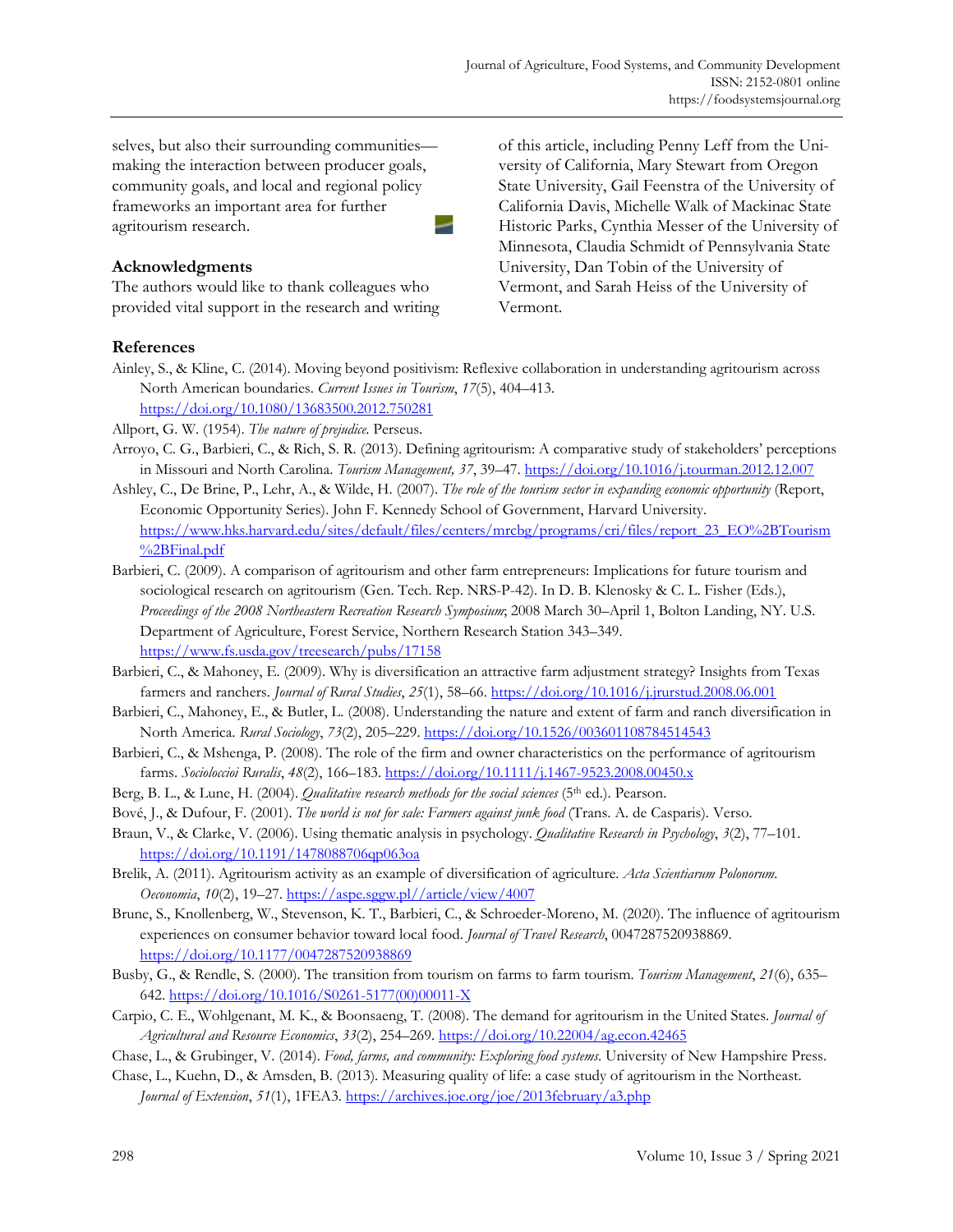- Chase, L. C., Stewart, M., Schilling, B., Smith, B., & Walk, M. (2018). Agritourism: Toward a conceptual framework for industry analysis. *Journal of Agriculture, Food Systems, and Community Development*, *8*(1), 13–19. <https://doi.org/10.5304/jafscd.2018.081.016>
- Chiodo, E., Fantini, A., Dickes, L., Arogundade, T., Lamie, R. D., Assing, L., Stewart, C., & Salvatore, R. (2019). Agritourism in mountainous regions—Insights from an international perspective. *Sustainability*, *11*(13), 3715. <https://doi.org/10.3390/su11133715>
- Darnhofer, I., & Walder, P. (2013). Farmer types and motivation. In P. B. Thompson & D. M. Kaplan (Eds.), *Encyclopedia of food and environmental ethics*. Springer, Dordrecht. [https://doi.org/10.1007/978-94-007-0929-4\\_86](https://doi.org/10.1007/978-94-007-0929-4_86)
- Eckert, E., & Bell, A. (2005). Invisible force: Farmers' mental models and how they influence learning and actions. *Journal of Extension*, *43*(3), 3FEA2.<https://extension.unh.edu/adultlearning/invisibleforce.pdf>
- Economic Research Service. (2020, December 2)*. Farming and farm income*. U.S. Department of Agriculture, Economic Research Service.

<https://www.ers.usda.gov/data-products/ag-and-food-statistics-charting-the-essentials/farming-and-farm-income/>

- Ferreira, B., Morais, D., Szabo, A., Bowen, B., & Jakes, S. (2020). A gap analysis of farm tourism microentrepreneurial mentoring needs in North Carolina, USA. *Journal of Agriculture, Food Systems, and Community Development*, *10*(1), 1–17. <https://doi.org/10.5304/jafscd.2020.101.025>
- Halim, M. F., Barbieri, C., Morais, D. B., Jakes, S., & Seekamp, E. (2020). Beyond economic earnings: The holistic meaning of success for women in agritourism. *Sustainability*, *12*(12), 4907[. https://doi.org/10.3390/su12124907](https://doi.org/10.3390/su12124907)
- Hansson, H., Ferguson, R., Olofsson, C., & Rantamäki-Lahtinen, L. (2013). Farmers' motives for diversifying their farm business—The influence of family. *Journal of Rural Studies*, *32*, 240–250. <https://doi.org/10.1016/j.jrurstud.2013.07.002>
- Hewstone, M., & Swart, H. (2011). Fifty-odd years of inter-group contact: From hypothesis to integrated theory. *British Journal of Social Psychology*, *50*(3), 374–386.<https://doi.org/10.1111/j.2044-8309.2011.02047.x>
- Johnston, T. R., & Bryant, C. R. (1987). Agricultural adaptation: The prospects for sustaining agriculture near cities. In W. Lockeretz (Ed.), *Sustaining agriculture near cities* (pp. 9–21). Soil & Water Conservation Society.
- Khanal, A. R., & Mishra, A. K. (2014). Agritourism and off‐farm work: Survival strategies for small farms. *Agricultural Economics*, *45*(S1), 65–76[. https://doi.org/10.1111/agec.12130](https://doi.org/10.1111/agec.12130)
- Kloppenburg, Jr, J., Lezberg, S., De Master, K., Stevenson, G., & Hendrickson, J. (2000). Tasting food, tasting sustainability: Defining the attributes of an alternative food system with competent, ordinary people. *Human Organization*, *59*(2), 177–186[. https://doi.org/10.17730/humo.59.2.8681677127123543](https://doi.org/10.17730/humo.59.2.8681677127123543)
- Laville-Wilson, D. P. (2017). The transformation of an agriculture-based economy to a tourism-based economy: Citizens' perceived impacts of sustainable tourism development (No. 2262). [Doctoral dissertation, South Dakota State University]. OpenPrairie Electronic Theses and Dissertations.<https://openprairie.sdstate.edu/etd/2262/>
- Lindlof, T. R., & Taylor, B. C. (2011). *Qualitative communication research methods* (3rd ed.). SAGE.
- Martinez, S. (2010, December 1). Varied interests drive growing popularity of local foods. *Amber Waves: The Economics of Food, Farming, Natural Resources, and Rural America*.
- <https://www.ers.usda.gov/amber-waves/2010/december/varied-interests-drive-growing-popularity-of-local-foods/>
- McGehee, N. G. (2007). An agritourism systems model: A Weberian perspective. *Journal of Sustainable Tourism*, *15*(2), 111–124.<https://doi.org/10.2167/jost634.0>
- McGehee, N. G., & Kim, K. (2004). Motivation for agri-tourism entrepreneurship. *Journal of Travel Research*, *43*(2), 161– 170[. https://doi.org/10.1177/0047287504268245](https://doi.org/10.1177/0047287504268245)
- McGehee, N. G., Kim, K., & Jennings, G. R. (2007). Gender and motivation for agri-tourism entrepreneurship. *Tourism Management*, *28*(1), 280–289.<https://doi.org/10.1016/j.tourman.2005.12.022>
- Nazariadli, S., Morais, D. B., Bunds, K., Baran, P., & Supak, S. (2019). Rural tourism microentrepreneurs' selfrepresentation through photography: A counter-hegemonic approach. *Rural Society*, *28*(1), 29–51. <https://doi.org/10.1080/10371656.2019.1576294>
- Nickerson, N. P., Black, R. J., & McCool, S. F. (2001). Agritourism: Motivations behind farm/ranch business diversification. *Journal of Travel Research*, *40*(1), 19–26.<https://doi.org/10.1177/004728750104000104>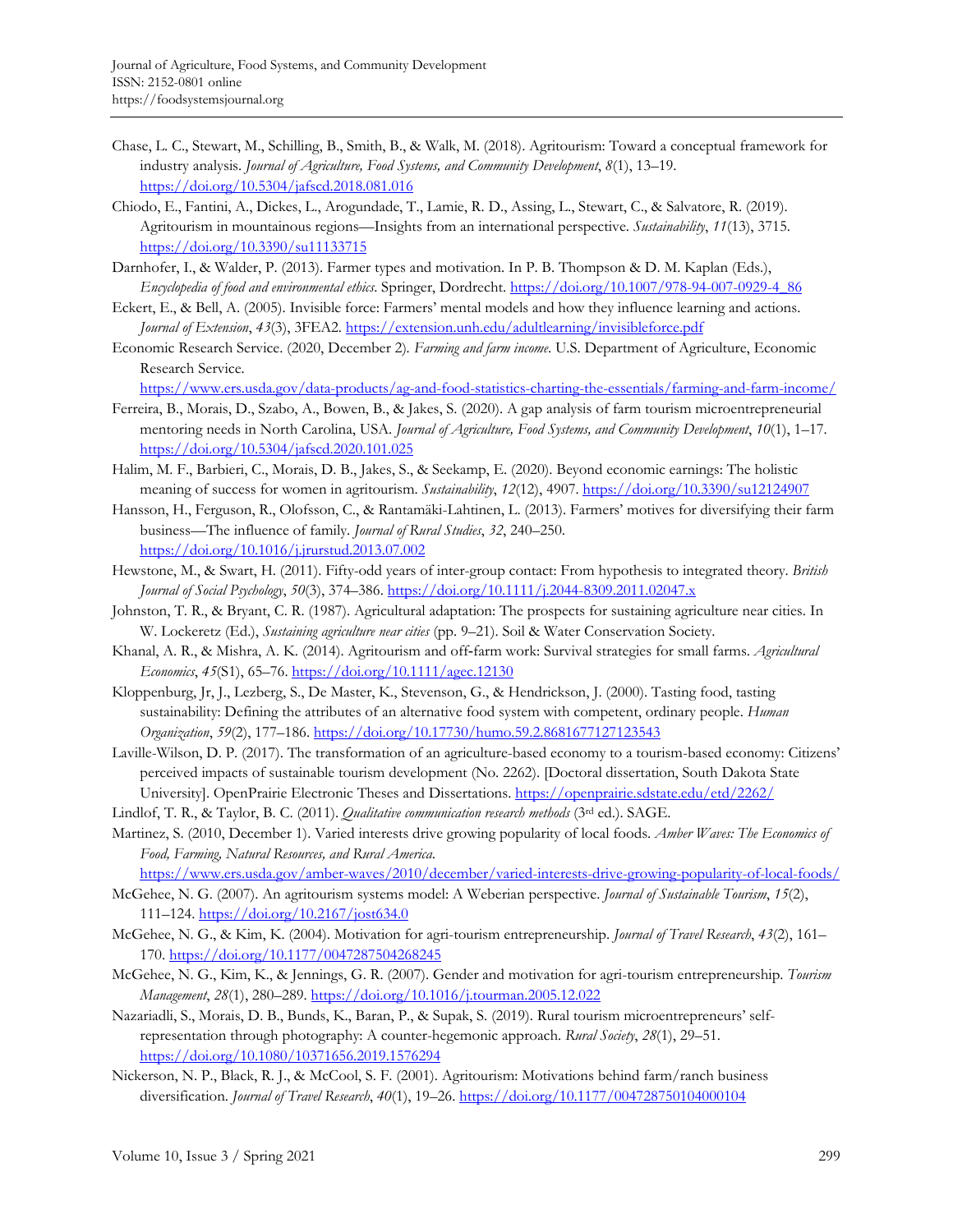- Ollenburg, C., & Buckley, R. (2007). Stated economic and social motivations of farm tourism operators. *Journal of Travel Research*, *45*(4), 444–452.<https://doi.org/10.1177/0047287507299574>
- Owen, W. F. (1984). Interpretive themes in relational communication. *Quarterly Journal of Speech*, *70*(3), 274–287. <https://doi.org/10.1080/00335638409383697>
- Pettigrew, T. F., & Tropp, L. R. (2006). A meta-analytic test of intergroup contact theory. *Journal of Personality and Social Psychology, 90*(5), 751–783. [https://doi.org/10.1037/0022-3514.90.5.751](https://psycnet.apa.org/doi/10.1037/0022-3514.90.5.751)
- Philip, S., Hunter, C. and Blackstock, K. (2010). A typology for defining agritourism. *Tourism Management*, *31*(6), 754–758. <https://doi.org/10.1016/j.tourman.2009.08.001>
- Polkinghorne, D. E. (2005). Language and meaning: Data collection in qualitative research. *Journal of Counseling Psychology*, *52*(2), 137–145.<https://doi.org/10.1037/0022-0167.52.2.137>
- Rich, S. R., Standish, K., Tomas, S., Barbieri, C., & Ainely, S. (2016). The current state of agritourism research in the United States. *Travel and Tourism Research Association: Advancing Tourism Research Globally*, 12. <https://scholarworks.umass.edu/cgi/viewcontent.cgi?article=1455&context=ttra>
- Schilling, B. J., Marxen, L. J., Heinrich, H. H., & Brooks, F. J. (2006). *The opportunity for agritourism development in New Jersey* (Food Policy Institute Publication No. RR-0706-010). Food Policy Institute, Rutgers. <https://www.nj.gov/agriculture/pdf/ATReport.pdf>
- Schilling, B. J., Sullivan, K. P., & Komar, S. J. (2012). Examining the economic benefits of agritourism: The case of New Jersey. *Journal of Agriculture, Food Systems, and Community Development*, *3*(1), 199–214. <https://doi.org/10.5304/jafscd.2012.031.011>
- Sharp, J. S., & Smith, M. B. (2003). Social capital and farming at the rural-urban interface: The importance of nonfarmer and farmer relations. *Agricultural Systems*, *76*(3), 913–927. [https://doi.org/10.1016/S0883-2927\(02\)00083-5](https://doi.org/10.1016/S0883-2927(02)00083-5)
- Sharp, J. S., & Smith, M. B. (2004). Farm operator adjustments and neighboring at the rural-urban interface. *Journal of Sustainable Agriculture*, *23*(4), 111–131. [https://doi.org/10.1300/J064v23n04\\_09](https://doi.org/10.1300/J064v23n04_09)
- Smith, T. L. (1969). Agricultural-pastoral conflict: A major obstacle in the process of rural development. *Journal of Inter-American Studies, 11*(1), 16–43.<https://doi.org/10.2307/165400>
- Telfer, D. J. (2002). Agritourism—a path to community development? The case of Bangunkerto, Indonesia. In D. Hall & G. Richards (Eds.), *Tourism and sustainable community development* (pp. 242-257). Routledge. <https://doi.org/10.4324/9780203464915>
- Tew, C., & Barbieri, C. (2012). The perceived benefits of agritourism: The provider's perspective. *Tourism Management*, *33*(1), 215–224.<https://doi.org/10.1016/j.tourman.2011.02.005>
- U.S. Department of Agriculture, National Agriculture Statistical Service [USDA NASS]. (2019, April 11). *Census of Agriculture.* U.S. Department of Agriculture, National Agricultural Statistics Service. <http://www.nass.usda.gov/AgCensus>
- Whitt, C., Low, S. A., & Van Sandt, A. (2019, November 4). Agritourism allows farms to diversify and has potential benefits for rural communities. *Amber Waves: The Economics of Food, Farming, Natural Resources, and Rural America*. [https://www.ers.usda.gov/amber-waves/2019/november/agritourism-allows-farms-to-diversify-and-has-potential](https://www.ers.usda.gov/amber-waves/2019/november/agritourism-allows-farms-to-diversify-and-has-potential-benefits-for-rural-communities/)[benefits-for-rural-communities/](https://www.ers.usda.gov/amber-waves/2019/november/agritourism-allows-farms-to-diversify-and-has-potential-benefits-for-rural-communities/)
- Yonk, R. M. (2020). Developing together? Understanding the interaction between amenity-based tourism, agriculture, and extractive industries in the Northern Rockies. In R. M. Yonk & V. Bobek (Eds.), *Perspectives on economic development—Public policy, culture, and economic development*. IntechOpen.<https://doi.org/10.5772/intechopen.92111>